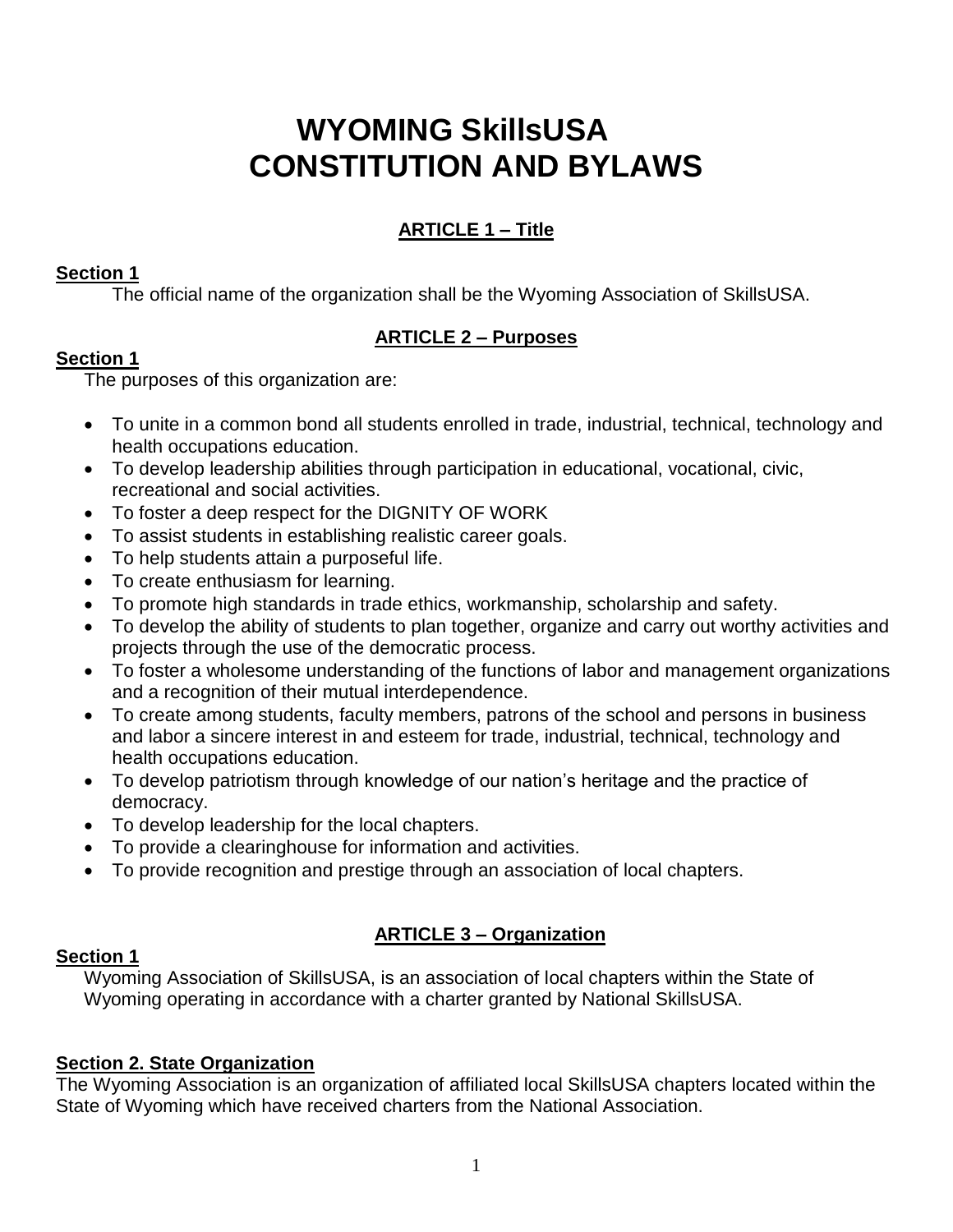# **Section 3. Local SkillsUSA Chapters**

Local SkillsUSA chapters affiliated with the Association may be established in all High School and College/Technical schools and educational institutions within the State of Wyoming which provide systematic instruction in career, trade, industrial, technical and health-related education and occupations. The activities of each local SkillsUSA chapter are encouraged to be conducted as an integral part of the instructional program of career, trade, industrial, technical and health-related education provided by the applicable school or educational institution. Each local high school SkillsUSA chapter affiliated with the Association shall have an advisor who shall be a staff member of the applicable school or educational institution who teaches a course relating to career, trade, industrial, technical or health education and/or occupations. Each local college/technical SkillsUSA chapter affiliated with the Association shall have an advisor who shall be a staff member of the applicable school or educational institution.

# **Section 4**

A chapter is defined as a group of students, high school or college enrolled in any Career and Technical Education Program.

- 1. Payment of SkillsUSA dues and submitted official rosters by the National SkillsUSA deadline.
- 2. Elected officers
- 3. Adopted a Constitution which aligns with the State constitution.
- 4. Have a calendar of events
- 5. Have a chapter advisor(s)

These requirements must be met to receive affiliation by the state office.

# **Section 5. Issuance of Charters**

Local schools within the State of Wyoming shall contact the State Director in order to receive information about becoming a chapter. The Association shall issue a charter to the local SkillsUSA chapter upon verification of registration and payment of chapter members. Upon issuance of the charter, the local SkillsUSA chapter shall become an affiliated chapter of the Association. Members of the local SkillsUSA chapter shall meet, organize and adopt chapter Bylaws which shall not conflict with these Bylaws or the Constitution and Bylaws of the National Organization.

# **Section 6**

To sustain state affiliation of local chapters, the local chapter must maintain:

- 1. A copy of the local Constitution and By-laws. This should be reviewed annually. If any changes are made a copy of revisions needs to be sent to the state office.
- 2. Submission of Membership roster and dues to the National office by the designated deadline
- 3. Maintain a calendar of events or activities for the following year.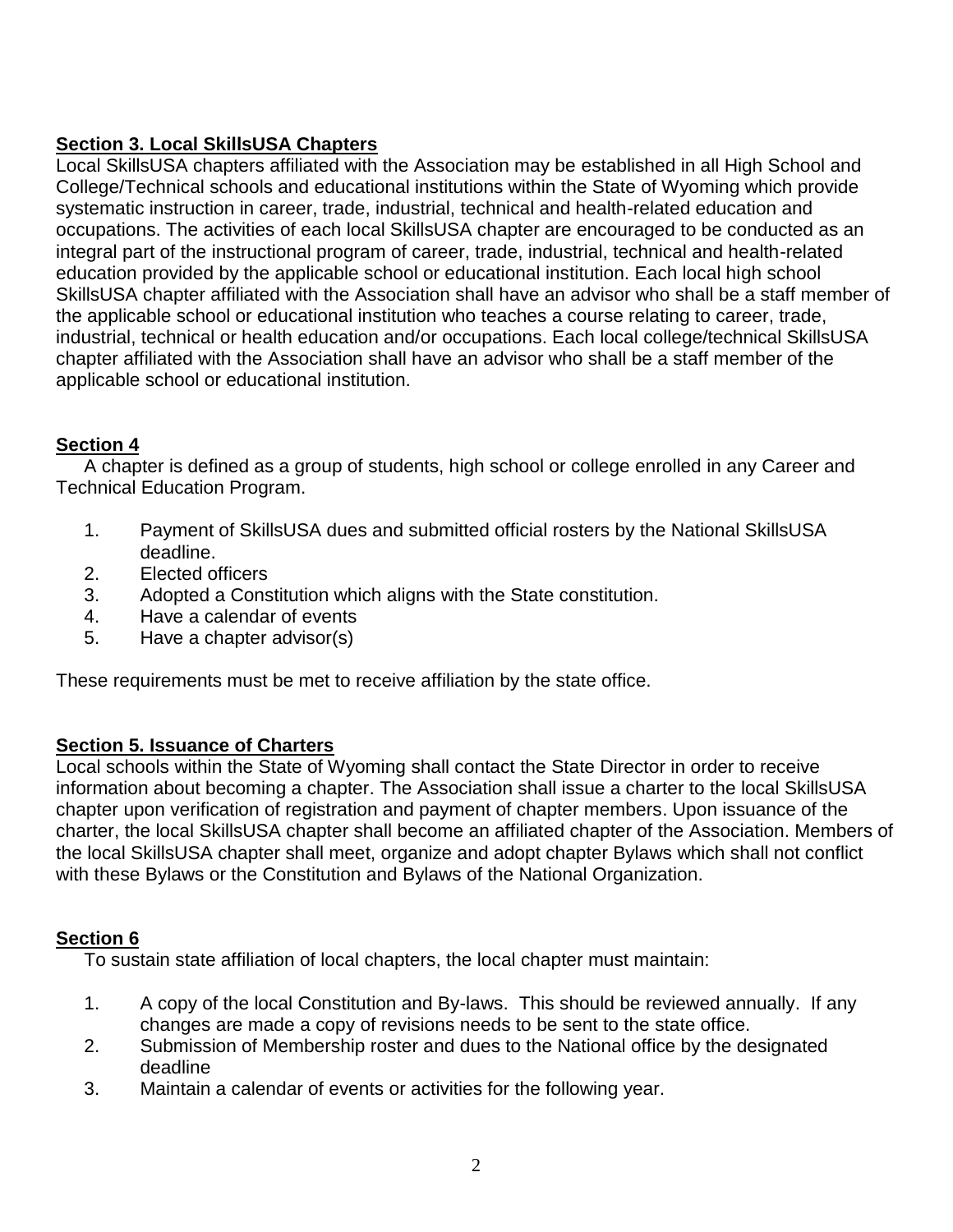If the local chapter Constitution is found by the State Board of Directors to be in conflict with the state or national Constitution, or (2) if the local chapter fails to meet the membership deadlines, the chapter will no longer be consider affiliated.

# **ARTICLE 4 – Membership**

#### **Section 1**

Each local chapter shall be open for membership to, high school or college students enrolled in Career Technical, Industrial Technology, trade, industrial, and technical or health occupations education. Membership is open to all, regardless of race, color, religion, sex, national origin, or handicap.

### **Section 2**

Wyoming SkillsUSA shall recognize high school members through a chartered chapter and postsecondary students through a chartered chapter or direct membership.

#### **Section 3**

Classes of membership which will be recognized by Wyoming SkillsUSA are:

**Active Members** –Any high school and college student who is currently enrolled in a career technical, trade, industrial, or health occupations education or who has been enrolled in such a program or course within the current school year, shall be entitled to become an active member of his or her locally chartered SkillsUSA chapter or through direct membership. All active members shall be entitled to participate in competitive events and attend programs sponsored and organized by the Association in accordance with guidelines and procedures adopted by the Board of Directors, and shall be entitled to vote at local SkillsUSA chapter meetings. Active members shall annually pay applicable State and National Dues.

Professional Members – persons associated with or participating in the professional development of SkillsUSA as approved by Wyoming SkillsUSA: Such members shall include chapter advisors, teachers, instructional aides, educators and supervisors, also business and industry professionals shall be members of this division. Professional members will pay dues as established by Wyoming SkillsUSA but members will be ineligible to serve as a national voting delegate or hold national office.

Alumni Members – former active SkillsUSA members who wish to continue to support SkillsUSA.

#### **Section 4**

A membership year shall be from September 1 through August 31, inclusive.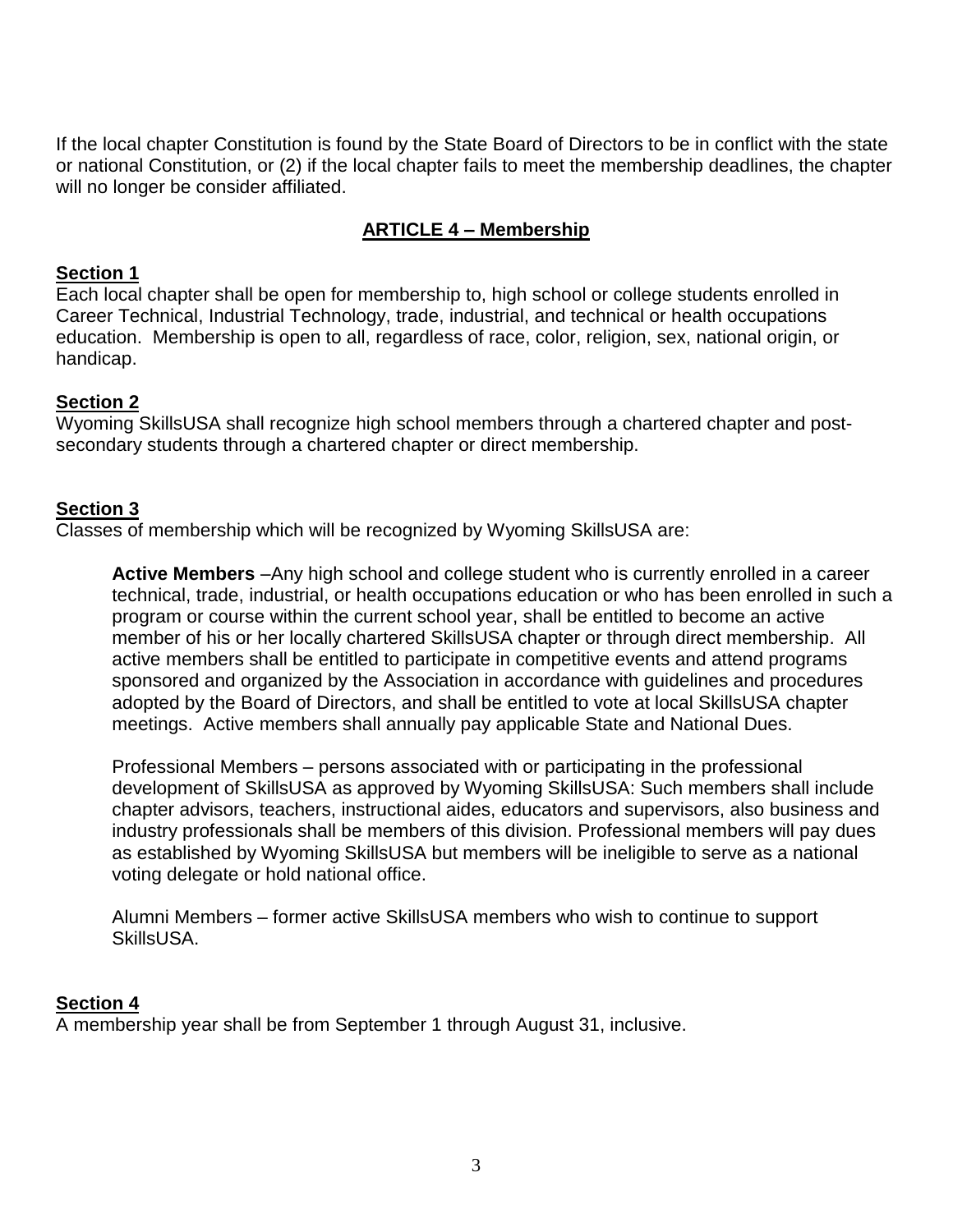### **Section 5 – Dues**

Membership in local SkillsUSA chapters affiliated with the Association shall be determined on an annual basis. Membership in said local SkillsUSA chapters shall be granted only to those individuals who have fully paid all applicable State and National dues. Each local SkillsUSA chapter shall be responsible for remitting all State and National dues for its members in accordance with applicable procedures adopted by the National Organization and the Board of Directors.

#### **Section 6**

The SkillsUSA Board of Directors shall have power to revoke the membership of any member due to:

- a. Violation of the code of conduct established by SkillsUSA
- b. Violation of school or district policies.

 The loss of membership can only take place after a hearing, during which the student will be allowed to present their case.

# **ARTICLE 5 - Meetings**

#### **Section 1 – State Conference**

A State Leadership and Skills Conference shall be held each year and this shall be the official annual meeting of Wyoming SkillsUSA. The purpose of the Annual Wyoming Leadership and Skills Conference shall be to elect or appoint officers of the Association, to conduct competitive events, to conduct certain business of the Association and to provide leadership and career development training to participating members. Active members of local SkillsUSA chapters affiliated with the Association shall be entitled to attend the Wyoming Leadership and Skills Conference upon payment of the applicable registration fee which shall be determined annually by the Board of Directors.

#### **Section 2 - Other Conferences**

The Association may organize and conduct other conferences at the Regional or State level within the State of Wyoming pursuant to policies and procedures established by the Board of Directors. The purpose or purposes of any such additional meeting or conference may be to conduct competitive events, to provide leadership and skills training to members of local SkillsUSA chapters affiliated with the Association or for any other purpose deemed appropriate by the Board of Directors. The time, date and place of any additional meeting or conference shall be designated by the Board of Directors. The Board of Directors shall provide notice of any such additional meeting or conference to all local SkillsUSA chapters affiliated with the Association in the manner required by law.

### **Section 3 - National Leadership and Skills Conference (NLSC)**

The Association shall be represented by voting delegates at each Annual National Leadership and Skills Conference. The number of voting delegates representing the Association at any Annual National Leadership Conference shall be determined in accordance with policies and procedures established by the National Organization. The Board of Directors shall select active members of local SkillsUSA chapters affiliated with the Association to represent the Association as voting delegates at the Annual National Leadership Conference in any manner the Board deems appropriate.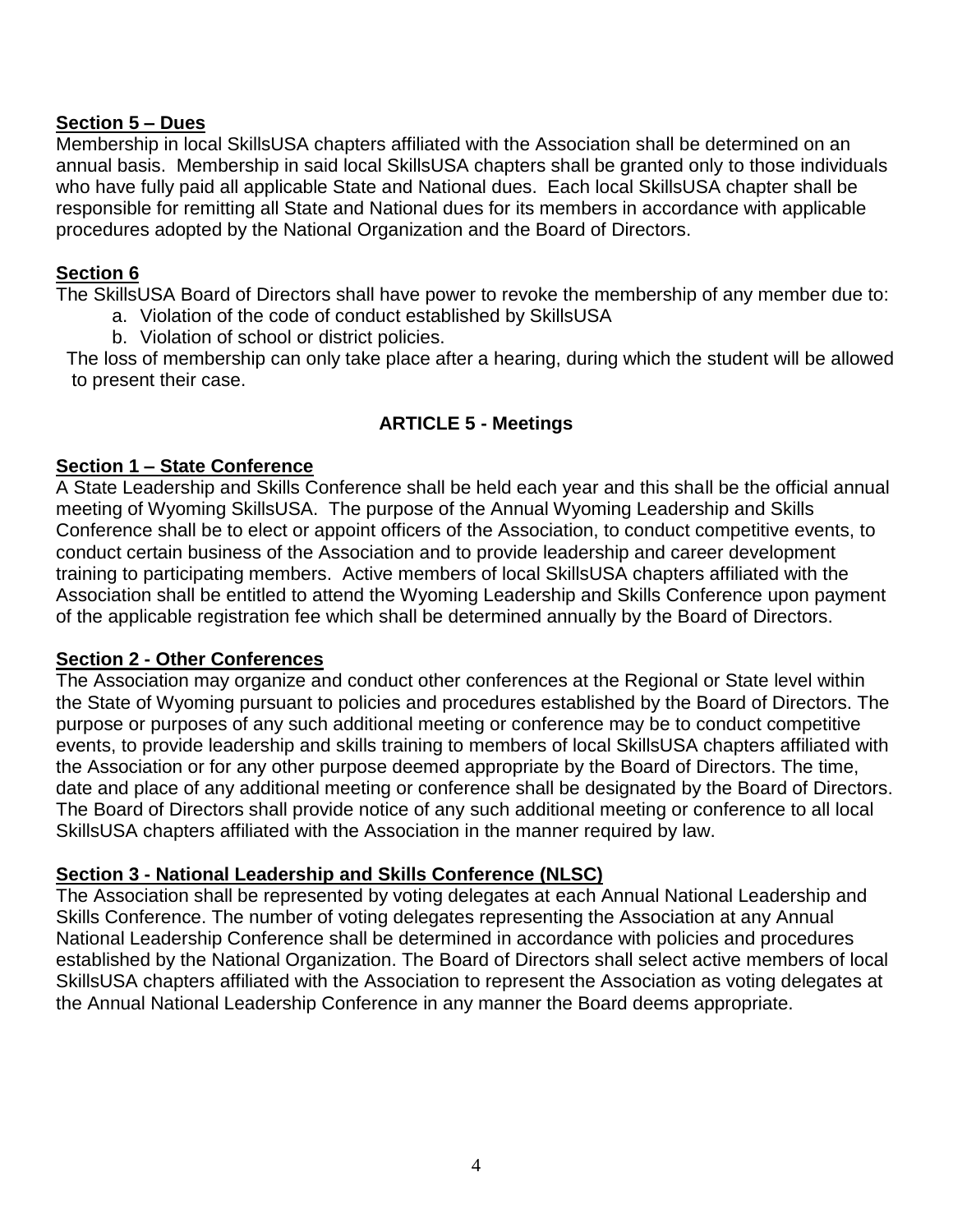# **ARTICLE 6 – State Officers**

# **Section 1**

The officers of Wyoming SkillsUSA shall be a president, a vice president, a secretary, a treasurer, a parliamentarian, a reporter and a historian.

# **Qualifications:**

- 1. Each officer must be an active member in good standing of a local SkillsUSA chapter affiliated with the association. Experience as a chapter officer is preferred.
- 2. State officer candidates shall have at least one full school year remaining in a secondary or post-secondary career technical program.
- 3. The candidate must complete and submit an application by the deadline date to the Wyoming SkillsUSA State Director.
- 4. Candidates must complete the SkillsUSA Leadership Test and pass with an 80% or higher. This test is given at the State Leadership and Skills Conference.
- 5. Candidates will be interviewed during the Wyoming SkillsUSA State Leadership and Skills Conference by an appointed team of persons that have extensive experience with SkillsUSA.

### **Section 2 - Terms**

State officers shall hold office for a term of one year, or until their successors are elected/appointed, and their term of office shall begin with the officer training session held prior to the beginning of school. Students may serve more than one term, but must complete the process outlined in Section 1 each year.

### **Section 3 - Vacancies**

A vacancy in the office of president shall be filled by the vice president.

A vacancy in a state office other than that of president shall be a qualified SkillsUSA member, appointed by the State SkillsUSA Director (or any other representative of the Association designated by the Board of Directors)..

### **Section 5 – Removal of an officer**

The Board of Directors or the State Director shall the power to remove a SkillsUSA state officer from office for any of the following reasons:

- 1. Conduct unbecoming a SkillsUSA officer.
- 2. Failure to attend mandatory meetings unless excused.
- 3. Failure to carry out the duties of their office.
- 4. The state BOD can meet and dismiss a state officer without cause as outlined by the SkillsUSA Code of Conduct.

This action can take place only after a hearing at which the member or chapter would be allowed to present their case.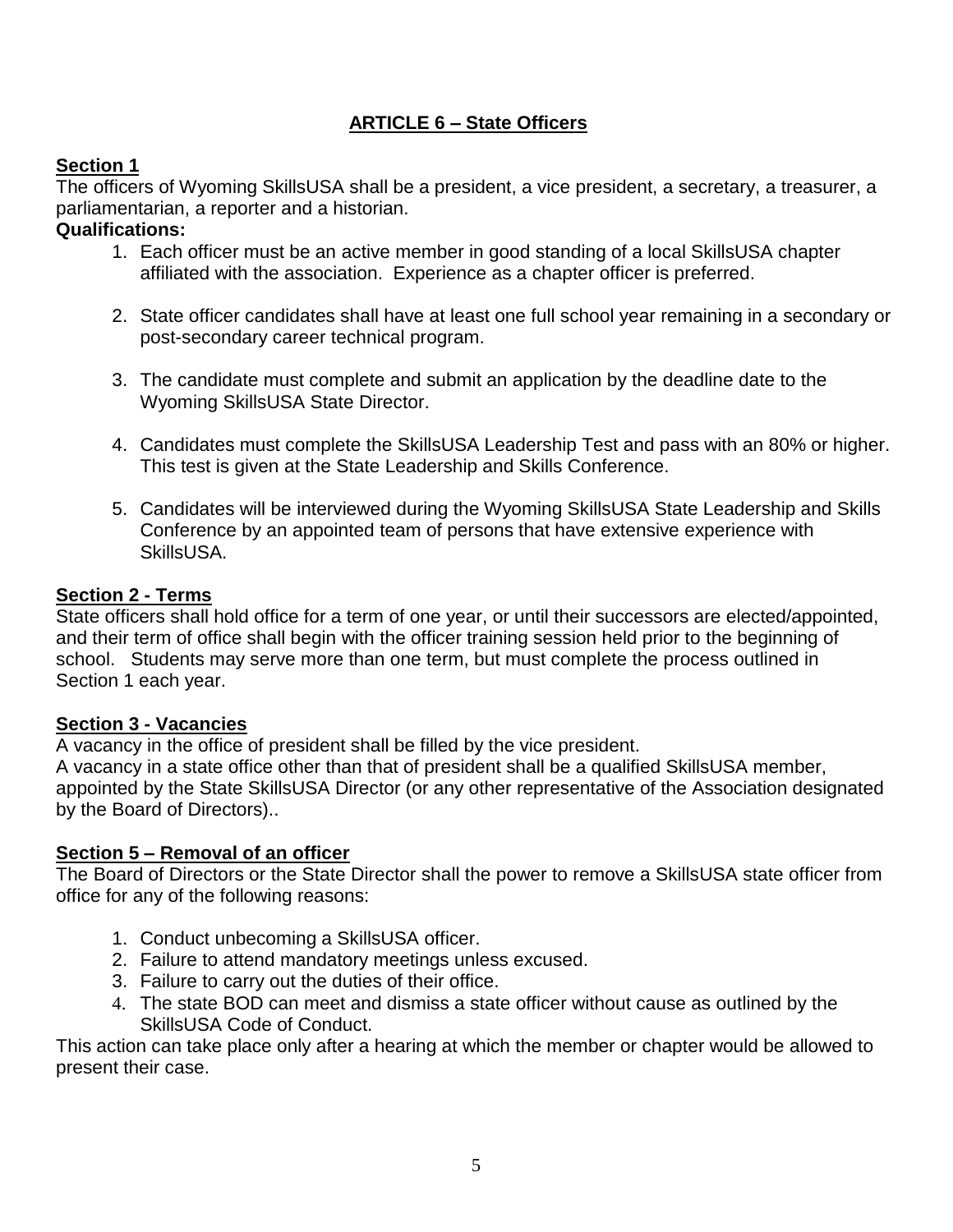# **OFFICES**

#### **Section 6. President.**

The President shall preside at all meetings of the Association, including all business meetings and delegate assemblies held during the Association's Annual State Leadership and Skills Conference. Except as otherwise provided in these Bylaws, the President shall appoint the members of all committees and may serve as an ex officio member of all committees. The President shall contact the state director on a monthly basis. The President shall contact all local chapters assigned on a monthly basis. The President shall fulfill all other duties as directed by the Board of Directors and the State SkillsUSA Director.

### **Section 7. Vice President.**

In the absence of the President, the Vice President shall perform the duties of the President, and when so acting, shall have all the power of and be subject to all the restrictions upon the President. The Vice President also shall assist the President in promoting and developing SkillsUSA and the Association. The Vice President, in cooperation with the rest of the officer team, shall develop and implement a plan for increasing membership at High School institutions. The Vice President shall be responsible for all travel arrangements for the state officer team. The Vice President shall contact the President on a monthly basis. The Vice President shall contact all assigned local chapters on a monthly basis, and shall fulfill all other duties as directed by the Board of Directors and the State SkillsUSA Director.

#### **Section 8. Secretary.**

The Secretary shall keep accurate minutes of all business meetings and delegate assemblies held during the Association's Annual State Leadership and Skills Conference and all other meetings and conferences sponsored by the Association and, in general, perform all duties incidental to the office of Secretary. The Secretary shall contact the Vice President on a monthly basis. The Secretary shall contact all assigned local chapters on a monthly basis, and such other duties as from time to time may be assigned to him or her by the State SkillsUSA Director and the Board of Directors.

#### **Section 9. Treasurer**.

The Treasurer shall account for all expenses of the State Officer team. The Treasurer shall contact the Vice President on a monthly basis. The Treasurer shall contact all assigned local chapters on a monthly basis. The Treasurer shall fulfill all other duties as directed by the State SkillsUSA Director and the Board of Directors.

#### **Section 10. Reporter**.

The Reporter shall communicate regularly with representatives of the media to promote the activities and accomplishments of the Association and its members. The Reporter shall contact the Vice President on a monthly basis. The Reporter shall contact all assigned local chapters on a monthly basis. The Reporter shall fulfill all other duties as directed by the State SkillsUSA Director and the Board of Directors.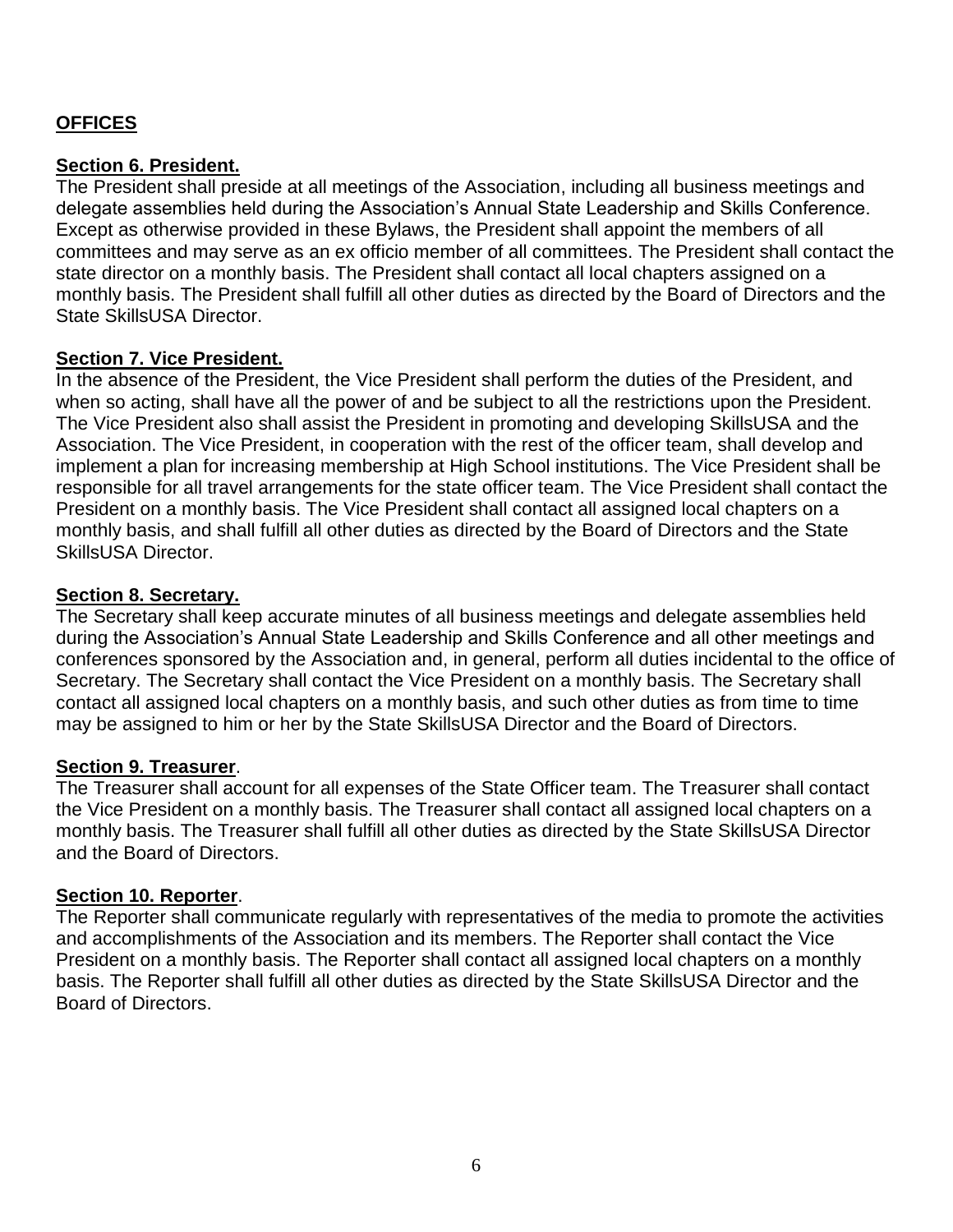### **Section 11. Historian**.

The Historian shall be responsible for compiling and maintaining materials and records relating to the accomplishments and history of the Association and its members. The Historian shall contact the Vice President on a monthly basis. The Historian shall contact all assigned local chapters on a monthly basis. The Historian shall fulfill all other duties as directed by the State SkillsUSA Director and the Board of Directors.

# **Section 12. Parliamentarian.**

The Parliamentarian shall advise the President on the orderly conduct of business in accordance with these Bylaws and the current edition of Robert's Rules of Order, Newly Revised. The Parliamentarian shall contact the Vice President on a monthly basis. The Parliamentarian shall contact all assigned local chapters on a monthly basis. The Parliamentarian shall fulfill all other duties as directed by the State SkillsUSA Director and the Board of Directors.

# **Section 13. State SkillsUSA Executive Director.**

The State SkillsUSA Executive Director shall, in general, be responsible for the overall growth and curriculum development of the Association, and shall oversee and coordinate the Association's activities and programs. The State SkillsUSA Executive Director, among other things, shall serve as a liaison between the Board of Directors and the Wyoming Department of Education. In addition, the State SkillsUSA Executive Director may perform those duties and responsibilities as assigned by the Board of Directors in cooperation with the Wyoming Department of Education..

# **Section 14. State SkillsUSA Executive Secretary**.

The State SkillsUSA Executive Secretary, if required by the Board of Directors, shall give a bond for the faithful discharge of his or her duties in such sum and with such surety or sureties as the Board of Directors shall determine. The State SkillsUSA Executive Secretary shall have responsibility for all funds of the Association; the receipt of all monies due and payable to the Association from any source whatsoever; the deposit of all such monies in the name of the Association in such banks, trust companies, or other depositories as shall be selected by the Board of Directors; and, in general, shall perform all the duties as from time to time may be assigned to him or her by the Board of Directors.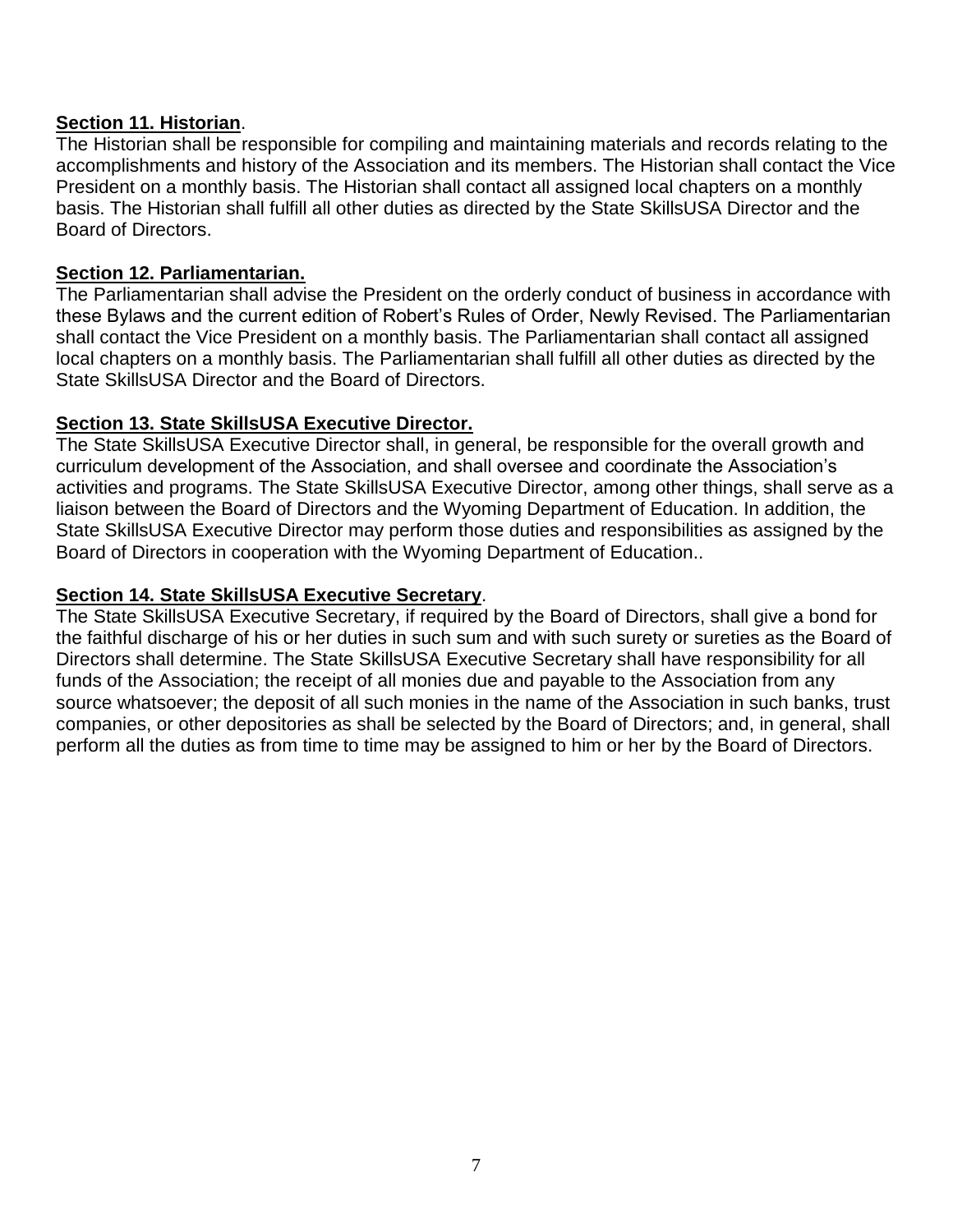# **ARTICLE 7 – State Board of Directors**

# **Section 1 Powers and Duties**

The management of the affairs, funds and property of SkillsUSA Wyoming shall be vested in the SkillsUSA Wyoming Board of Directors, which shall pursue policies and principles in accordance with the provisions of the Wyoming Association of SkillsUSA, Inc.'s certificate of incorporation, these by laws and applicable law.

# **Section 2 - Membership**

The board shall be made up of 11 members that are: Chapter Advisors CTE Curriculum Directors Representatives of WACTE Representatives from business or industry Persons affiliated with the school district or system

Appointments to the board shall be made without regard to race, color, religion, sex, national origin, handicap, or age.

The State Director and Executive Secretary are non-elected/non-voting officers that are also on the board. This board shall have the right to make official Wyoming SkillsUSA policy, is the final authority in the formulation of SkillsUSA policy and shall make final determination of any discrepancies under this constitution. All chapters will receive notification of changes in policy.

### **Section 3 - Term**

Board members shall serve a term of three years. Each will serve a staggered term to maintain consistency of established board. Board members initial term would be 3 years with the opportunity of additional terms with approval of majority of the board.

### **Section 4 – Chairperson**

The Board of Directors shall annually choose a Vice-Chairperson. The Chairperson and Vice-Chairperson shall each serve a one-year term. Unless the Board determines otherwise, the Vice-Chairperson shall assume the duties of the Chairperson upon the expiration of the Chairperson's term. The Vice-Chairperson also shall assume the duties of the Chairperson in the Chairperson's absence. All candidates for Vice-Chairperson must have a minimum of two years remaining in his or her term on the Board.

### **Section 5 - Duties**

It shall be the duty and function of the State Board of Director to conduct business pertaining to the students they serve. The responsibilities of the BOD shall include, but shall not be limited to the following:

- a. Maintaining general direction and control over the affairs of the Wyoming SkillsUSA, and ensuring that established policies are enforced.
- b. Establishing and developing policies for the sound management and operation of Wyoming SkillsUSA.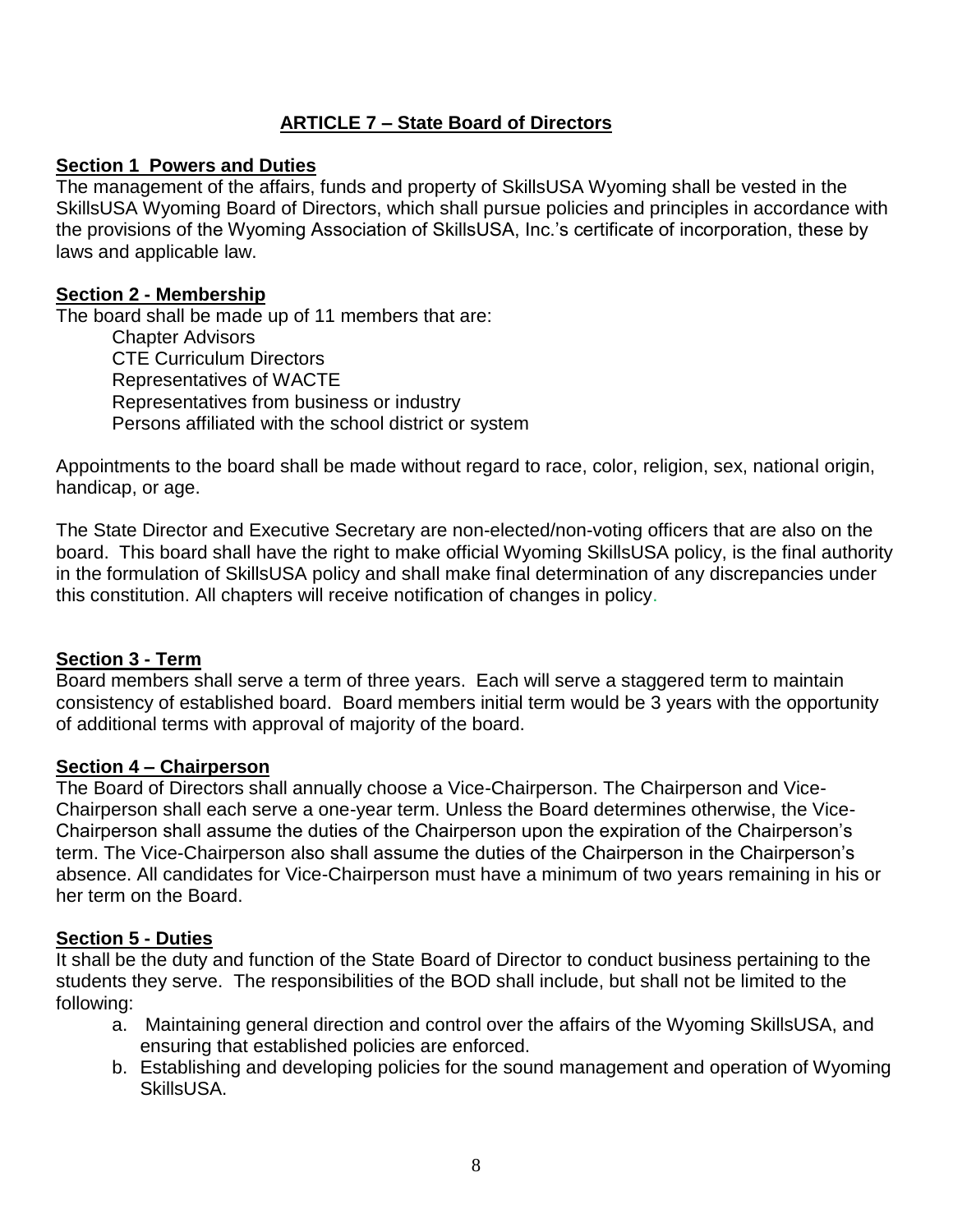- c. Provide advice and direction to the State Director to carry out the policies, curricular programs and goals of Wyoming SkillsUSA and to ensure the financial viability of Wyoming SkillsUSA.
- d. Consult with the State Director and officers to plan and coordinate competitions, conferences and other activities of Wyoming SkillsUSA

#### **Section 6 - Vacancies**

Should there be a vacancy of a board member, the position will be filled by appointment from the majority of the remaining board members. A Board member appointed to fill a vacancy shall serve for the un-expired term of his or her predecessor in office.

Two consecutive absences from the Wyoming Association of SkillsUSA board of directors meeting without reasonable cause, as determined by the President and Vice President shall constitute a member's tacit resignation.

#### **Section 7. Regular Meetings.**

The State Board of Directors shall hold at least two meetings. One shall take place in the fall and a second meeting in advance of the State Leadership Conference. The Board of Directors shall be empowered to call special meetings with the approval of the State SkillsUSA Director.

#### **Section 8. Special Meetings**.

Special meetings of the Board of Directors may be called by, or at the request of, the State SkillsUSA Director, the State SkillsUSA President or any two Directors. The person or persons authorized to call special meetings of the Board may fix any place, either within or without the State of Wyoming, as the place for holding any special meeting of the Board of Directors called by them.

#### **Section 9. Quorum.**

A majority of Directors shall constitute a quorum for the transaction of business at any meeting of the Board of Directors.

#### **Section 10. Manner of Acting**.

The act of a majority of the Directors present at a meeting where a quorum exists shall be the act of the Board of Directors, unless the act of a greater number is required by law or these Bylaws.

#### **Section 11. Compensation.**

Directors shall not receive any stated salaries for their services but, by resolution of the Board, Directors may be reimbursed for certain expenses.

#### **Section 12. Non-Liability of Directors**.

The Directors shall not be liable for the debts, liabilities or other obligations of the Association.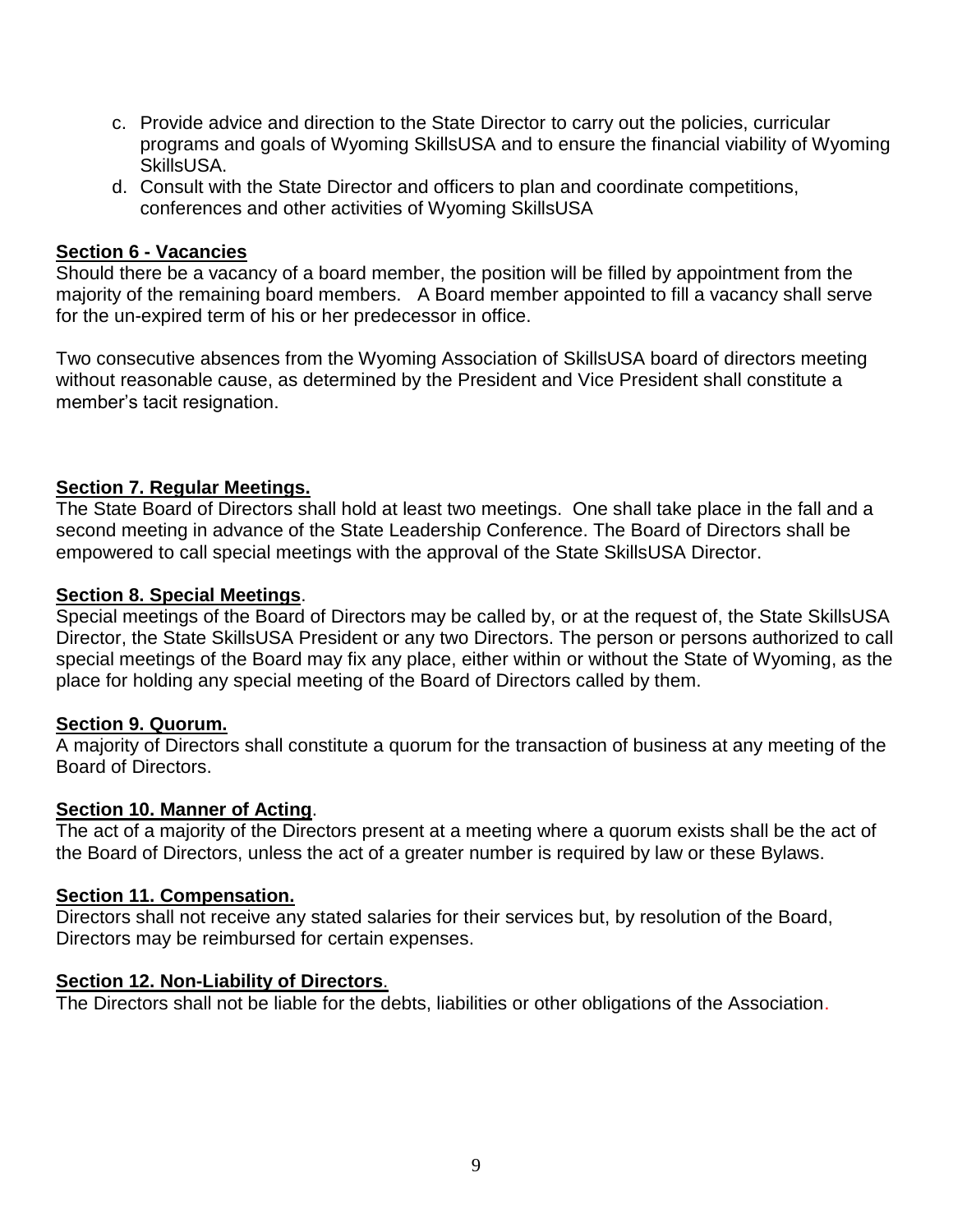# **Section 13. Action Without Meeting**.

Any action which may be taken at a meeting of the Board of Directors may be taken without a meeting if a consent in writing or by e-mail, setting forth the action so taken, shall be acknowledged by all of the Directors entitled to vote with respect to the subject matter thereof.

# **Section 14. Telephone Conference.**

Directors may participate in a meeting through the use of conference telephone or similar communications equipment so long as all Directors participating in such meeting can hear one another. Participation in a meeting pursuant to this Section shall constitute presence in person at the meeting.

# **ARTICLE 8 – Finances**

# **Section 1 - Dues**

Dues shall be determined by the Wyoming Association of SkillsUSA Board of Directors. State dues shall be payable in accordance with the National SkillsUSA directives and policies.

### **Section 2 – Executive Secretary Duties**

Dues and/or contributions shall be paid to Wyoming SkillsUSA as per National SkillsUSA policy. The Executive Secretary duties shall be:

- a. To receive all contributions from donating individuals, business organizations or foundations.
- b. To see that all money of the State Association shall be deposited in a bank under an account known as "Wyoming SkillsUSA".
- c. To pay or have paid all bills incurred by the State Association.
- d. To submit a financial records of the State Association.
- e. To submit a financial report of the condition of the State Association at regular intervals to the Board of Directors.
- f. To have a recognized bookkeeping system set up and have the accounts kept in order and once a year an internal audit shall be made by persons selected by the Board of Directors. A professional external audit will be conducted every five years or at the request of the Board of Directors.

# **ARTICLE 9 – Standing Committees**

**Standing Committees** – There may be the following standing committees appointed by the Chairman and their duties shall be as follows:

- a. The Contests Committee Shall review the contests of Wyoming SkillsUSA and shall make suggestions for improvement of rules, methods and procedures. Members shall initiate new activities to further meet the objectives of SKILLSUSA.
- b. Membership Committee Coordinate statewide membership activities for all SkillsUSA chapters.